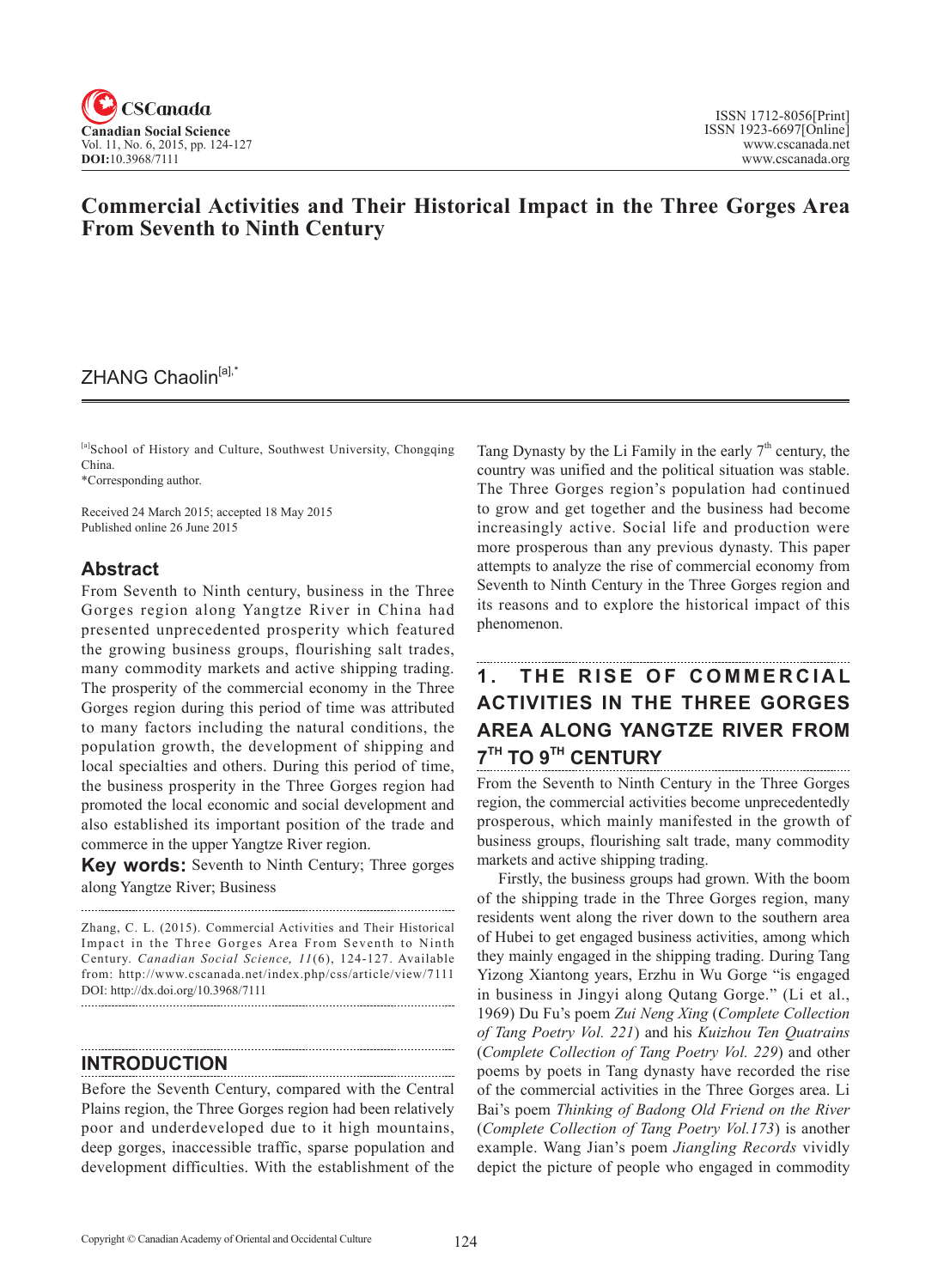exchange in Jiangling (*Complete Collection of Tang Poetry Vol.300*).

In addition, at that time merchants who engaged in the business in the Three Gorges area had become an important theme of the Tang poetry, such as the poem to send businessman back to the Wu Gorge: "while boating hears a merchant resting in the maple wood. Send him back home. It is like a dream. Wu Gorge connects to the Xiangpu. It is so far away the cloud and rain are even different…" (*Complete Collection of Tang Poetry Vol.284*) and a poem to reflect that the Three Gorges businessman who engaged in business and did not return and the wife has been waiting at home: "marry a merchant in Qutang. He has a bad faith on me. Should know tide is faithful, marry and beachgoers" (*Complete Collection of Tang Poetry Vol.283*). These poems show the picture that under the influence of a strong business atmosphere in the Three Gorges area merchants emerge in large numbers and they part their family doing business outside for years. They also reflect from another aspect that during this period of time commercial activities in the Three Gorges area is very active.

Secondly, salt well was very rich and the trading was flourishing. Archaeologists have found the remains or relics related to the salt industry in several sites in the Three Gorges region which can date back to the 11th century BC. Records on salt well in the Three Gorges region in the Seventh to Ninth Century are often found in the books. In Yun'an, there were "salt officers"; in Fengjie, there were "Yong'an well salt officers", in Dachang, there were "salt officers"; in Nanpu, there was "Tu salt and Yuyang salt as well as two salt officers"; in Linjiang, there was "salt"; in Pengshui, there was "salt" (*New History of Tang Dynasty* · *Geography*). On the other hand, the salt price in Tang dynasty had continued to rise, which was recorded in *New History of Tang Dynasty* · *Food and Currency*. From Anshi Turmoil to the early Suzong Qianyuan year, only five to six years, the price of salt rose by ten times. To Zhenyuan fourth year, "the price of Jianghuai salt was increased by 200 each Dou and it was 310; later it was increased by 60 again" (*New History of Tang Dynasty Vol.54*). As salt price continued to rise, people were "all going around to do salt business just for the profit" (Wang, 1992). Under the temptation of the salt profit, during this period of time many residents in the Three Gorges region "cooked salt to make profits" (Dong et al., 1983) which produced a large number of wealthy slat mechants. A salt merchant in the Three Gorges region Chang was doing business in Jiangling and "accumulated a big fortune" (Li et al., 1969); salt merchant Gong Bo "was doing business and made big profits; in less than ten years accumulated a million and actually became a big merchant in Shu" (Li et al., 1969). In addition to the rich salt merchants, ordinary people also joined trading and shipping of salt to make a living through sale cooking. Du Fu's poem Walking when Bearing Firewood describes women in the Three Gorges region were "climbing high mountains to get firewood for money and bearing firewood as well as well salt" (*Complete Collection of Tang Poetry Vol. 221*).

Thirdly, there were many commodity markets. During this period of time, business prosperity in the Three Gorges region was also reflected in the emergence and rise of various commodity markets and these markets were more active than ever before. Tang poems have recorded various markets in the Three Gorges region during this period time, including: (a) small market: Du Fu's poem *Writing on the Courtyard Wall of Longxingshi Temple in Zhongzhou*: "rice is competitive in small markers" (*Complete Collection of Tang Poetry Vol.229*); Du Fu's poem *Cold Japanese Pagodatree Leaves*: "New noodles come to the market nearby" (*Complete Collection of Tang Poetry Vol 221*). (b) market along the river: Sikong Shu's poem *Say Farewell to Kuizhou Banshi* mentions it (*Complete Collection of Tang Poetry Vol.292*); Wang Wei's poem Passing Baxia at Dawn "at water kingdom, there are markets on boats (*Complete Collection of Tang Poetry Vol.127*). (c) Grass market: Zheng Gu's *Xia Zhong Yu Zhi*: "at night boats returns to the grass market; in the spring we step on the tea mountain" (*Complete Collection of Tang Poetry Vol.674*). (d) Silkworm market: in *Fang Yu Sheng Lan*. There are records of "silkworm market". (e) Medicine market: *Continuous History as a Mirror Vol. 73*: In Chuanxia, travelers gathered in each country to trade medicine. This is called medical market." Li Fu's Kuizhou Medicine Records: "Carpenter seeks medicine at the market. The store gets medicine from traders. The authenticity is not distinguished".

Fourthly, shipping trade was very active. During this period of time, the Three Gorges region has become an important goods distribution center at the upper Yangtze River region. Many businessmen from Sichuan and Hubei gathered there to get engaged on the commercial activities. Tang poems described their activities, such as Zhang Chao's *Chang Gan Xing* (*Complete Collection of Tang Poetry Vol.26*) and Li Bai's *Song of Jingzhou* (*Complete Collection of Tang Poetry Vol.163*). In addition, there are many Tang poems reflecting the situation of some ethnic minority businessmen doing business in the Three Gorges region, such as Du Fu's *Yan Yu* (*Complete Collection of Tang Poetry Vol.229*) and *Twelve Poems to Relieve Boredom* (*Complete Collection of Tang Poetry Vol.230*). A large number of businessmen gathered together in the Three Gorges region which promoted the local commodity economy.

# **2. THE CAUSES OF BUSINESS PROSPERITY IN THE THREE GORGES AREA DURING THE 7TH TO 9TH CENTURY**

In the feudal Chinese society, prosperous regional business was always closely related to the development of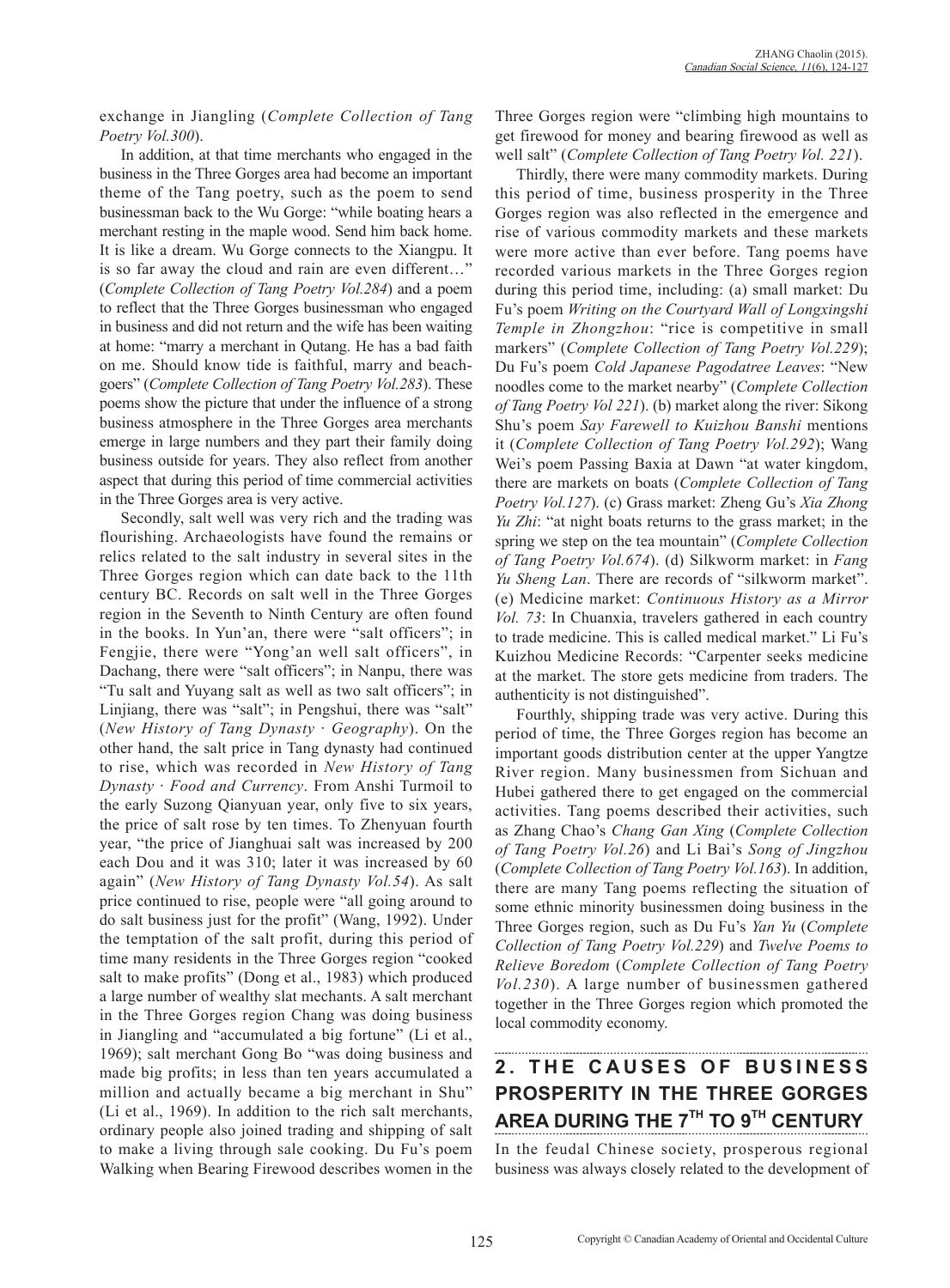local agricultural economy. Areas which had good natural geographical conditions and a higher level of agricultural economic development usually had prosperous commodity economy, while in the areas where there are high mountains and deep gorges with poor development, commodity economy was relatively underdeveloped. However, during the Seventh to Ninth century in the Three Gorges region with "burning misty smoke" (*Complete Collection of Tang Poetry [Vol. 434], 1982)* under the slash-and-burn agricultural production conditions, there had been great commodity economy. The reasons can be discussed in the following four aspects.

The first factor is the natural and geographical conditions. During this period of time in the Three Gorges area it was full of high mountains and deep gorges. This area was sparsely populated and its cultivation index was very low. Agricultural practices were still based on slash and burn cultivation then. In Tang poems there is vivid description of this primitive agricultural economy such as Du Fu's *In Autumn in Kui Family Sending a Letter to Zheng and Li* (*Complete Collection of Tang Poetry Vol.230*). Another example is Liu Yuxi's *Walking on the Primitive Farmland* (*Complete Collection of Tang Poetry Vol.354*). The burning farming methods of agricultural production have not be changed until three or four hundred years. Historical records in Song Dynasty reads: "Farmers in gorges have a difficult life with big mountains around the farm. The red soil is barren and it is hard to get farmland…" (Fan, 1982). Agricultural production is absolute dependent on climatic conditions. Even in good years it is not easy to maintain a basic living. If experiencing famine, people have to deal with hard situation. Li Fu in the Tang Dynasty once wrote a poem to describe the hard situation people experienced (Sun, 1991). Due to the harsh natural and geographical conditions, to seek a way of life, many people in the Three Gorges area during this period of time had to abandon reliance on land and agriculture and turn to trafficking trade, which has promoted the rise of commerce.

The second factor is the population pressure. During this period, along the upper Yangtze River region, the political situation was stable. Whenever the Central Plains have war, the ruling class and the general civilians would move to the Three Gorges region for refuge, which led to making this region a significant increase in the population. Meanwhile, since the political situation was stable and the economy continued to develop, the natural population growth rate was quite high. This also led to a rapid increase in population in the Three Gorges region. On the other hand, many loyal family members and officials were demoted to the Three Gorges region, which was also an important factor of the population growth during this period. According to the records of *New History of Tang Dynasty*, the oldest son of Emperor Taizong of Tang Dynasty, Cheng Qian, was deposed and

exiled to Qianzhou; the fourteenth child Princess Cao Ming was deposed and exiled to Qianzhou; the oldest son of Emperor Gaozong Zhong was deposed and exiled to Qianzhou. Some high-ranking officials such as Liu Yan, Diwu Qi, Lu Zhi, Bai Juyi were demoted to Zhongzhou; Wang Shuwen was banished to Yuzhou; Wang Pi was banished to Kaizhou. Accompanying these loyal family members and officials, their family members also moved to the Three Gorges region.

During this period in the Three Gorges region, population continued to increase, while on the other hand it was restricted by the limited land resources and primitive farming methods, which resulted in the increasing pressure of ordinary people's lives. According to the records of *New History of Tang Dynasty*  ·*Geography*, from the early Tang Dynasty to Tianbao years, in the Three Gorges region, the population grew by 67,300 people. The population of Kuizhou increased from 39,550 people in Zhenguan years to 75,000 people in Tianbao years with an increase of nearly twice more than before. Rapid population growth provided more ample labor productivity in the Three Gorges region for economic development, but it also further intensifies the contradiction between people and land, forcing some people to change to make a living from engaging on commercial activities.

The third factor is shipping development. During this period in the Three Gorges region, the shipbuilding was well developed and the sailing technology created a convenient transport condition. From historical records, "In May when boats sail through the gorges, not a boat would lose among a thousand official boats" (Yuan, Qian, & Li, n.d.); to the  $9<sup>th</sup>$  century, even "memorials to the throne from Xichuan would be sent through Wu Gorge". Convenient waterway made the Three Gorges region an important commodity distribution center in the upper Yangtze River region such as the Three Gorges Yun'an. The development of shipping promoted the prosperity of transit trade in the Three Gorges region. There were many Tang poems which described this situation such as "wind and smoke fly over Wu and Shu; boats are used to deliver salt and Ma paper" (*Complete Collection of Tang Poetry Vol.221*), "people welcome good from Sanshu" (*Complete Collection of Tang Poetry Vol.276*), "Shu Ma paper and Wu salt have been delivered along this way since ancient; giant boats sailing pass like wind" (*Complete Collection of Tang Poetry Vol.229*) and two other poem from Complete Collection of Tang Poetry. Development of shipping brought new vitality to the Three Gorges region during this period, and it also led to the transport trade development of the Three Gorges region.

The fourth factor is the local specialties. Three Gorges region was rich in natural resources during this period, which provides a good condition for its commercial prosperity. As noted earlier, the Three Gorges region was